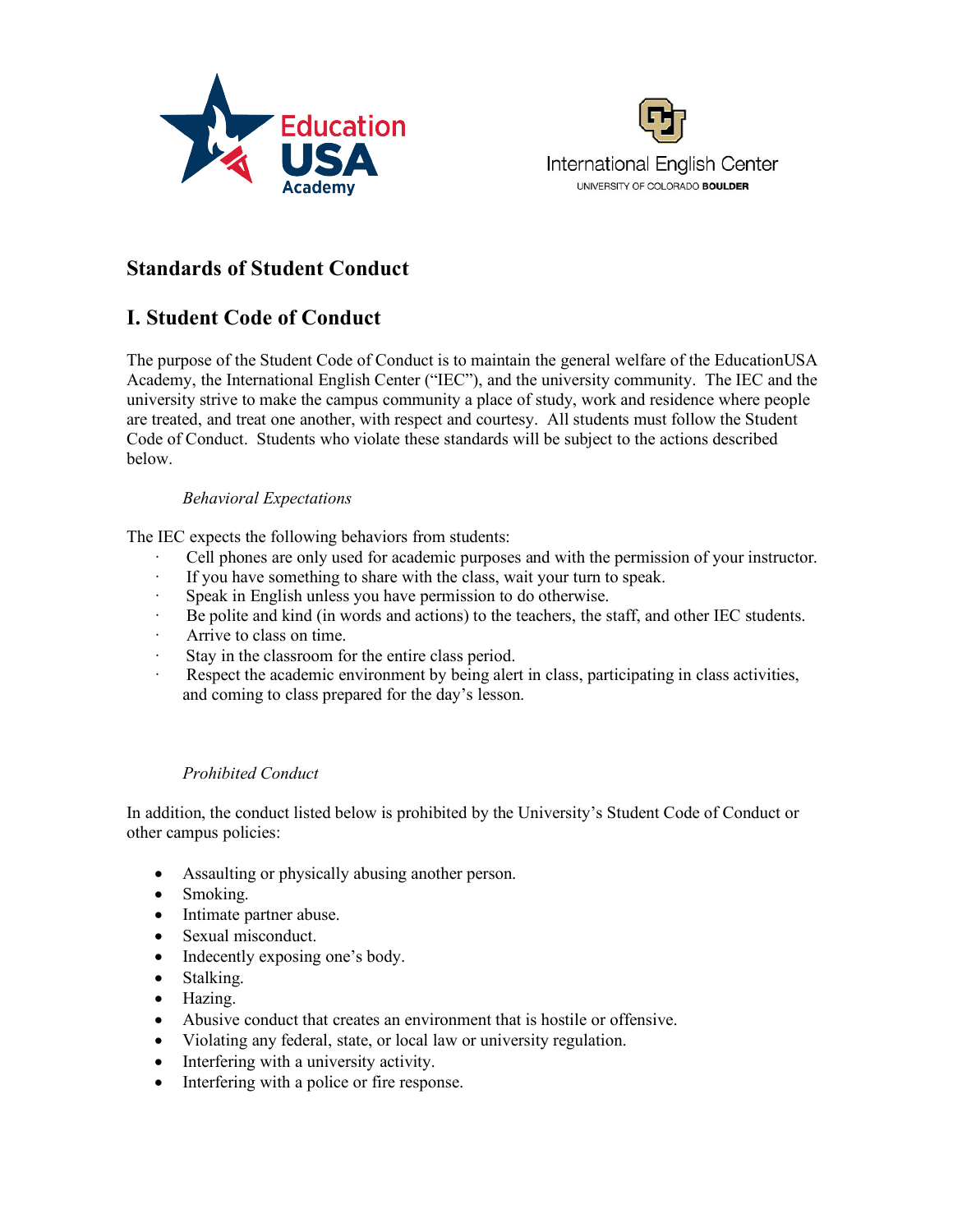- Failing to comply with university officials who are performing their duties.
- Failing to abide by a university sanction.
- Providing false information to IEC or university officials.
- Retaliating against or discouraging an individual from participating in a university process.
- Violating any Housing and Dining Services policy.
- Unauthorized entry into or exit from university property.
- Damaging university property.
- Engaging in, inciting, or arming someone for a riot or public disturbance.
- Use of electronic or other devices to make an audio or video record of another person without that person's express consent and/or knowledge.
- Possessing firearms, explosives, fireworks, incendiary devices, ammunition, or other weapons on campus.
- Theft.
- Possessing, using, providing, manufacturing, distributing, or selling drugs or drug paraphernalia in violation of law or university policies.
- Possessing, using, providing, manufacturing, distributing, or selling alcoholic beverages in violation of law or university policies.

Prohibited conduct also includes conduct engaged in by electronic means including, but not limited to, computers (such as with use of the Internet for email or social media purposes) and telephones (such as by calls, texts, instant messaging, or the Internet), or any other means of electronic communication.

Where an allegation of prohibited activity falls within the jurisdiction of the Office of Institutional Equity and Compliance (OIEC), such as discriminatory or harassing behavior or sexual misconduct, the IEC will refer the matter to OIEC for an investigation, although the IEC may proceed with an investigation and sanctions under its own conduct process as well.

Actions taken under this conduct process are separate and apart from any law enforcement or other court process or proceeding, such as a civil lawsuit or criminal prosecution that may relate to the same underlying factual incident.

#### *Procedure for Determining Prohibited Conduct Violations*

If the IEC is presented with information indicating that an IEC student has engaged in prohibited conduct, the IEC Program Manager or designee will conduct a brief investigation of the allegations. At a minimum, the IEC Program Manager or designee will review the allegations and any witness statements, and will give the student an opportunity to respond to the allegations. The IEC Program Manager or designee will then make determinations about the facts and the credibility and reliability of the information provided and, based on that information, will determine whether the student has violated the Student Conduct Code.

In order to find that a student has engaged in prohibited conduct, the information must demonstrate that it is more likely than not that the student violated the Student Conduct Code.

# *Sanctions for Violating the Student Code of Conduct*

If the student is found responsible for violating the Student Code of Conduct, the Program Manager or designee will determine any aggravating or mitigating circumstances and assign sanctions.

At a minimum, any student found violating one of the above standards will be written up. This writeup of the disciplinary determination may impose additional appropriate sanctions, which may include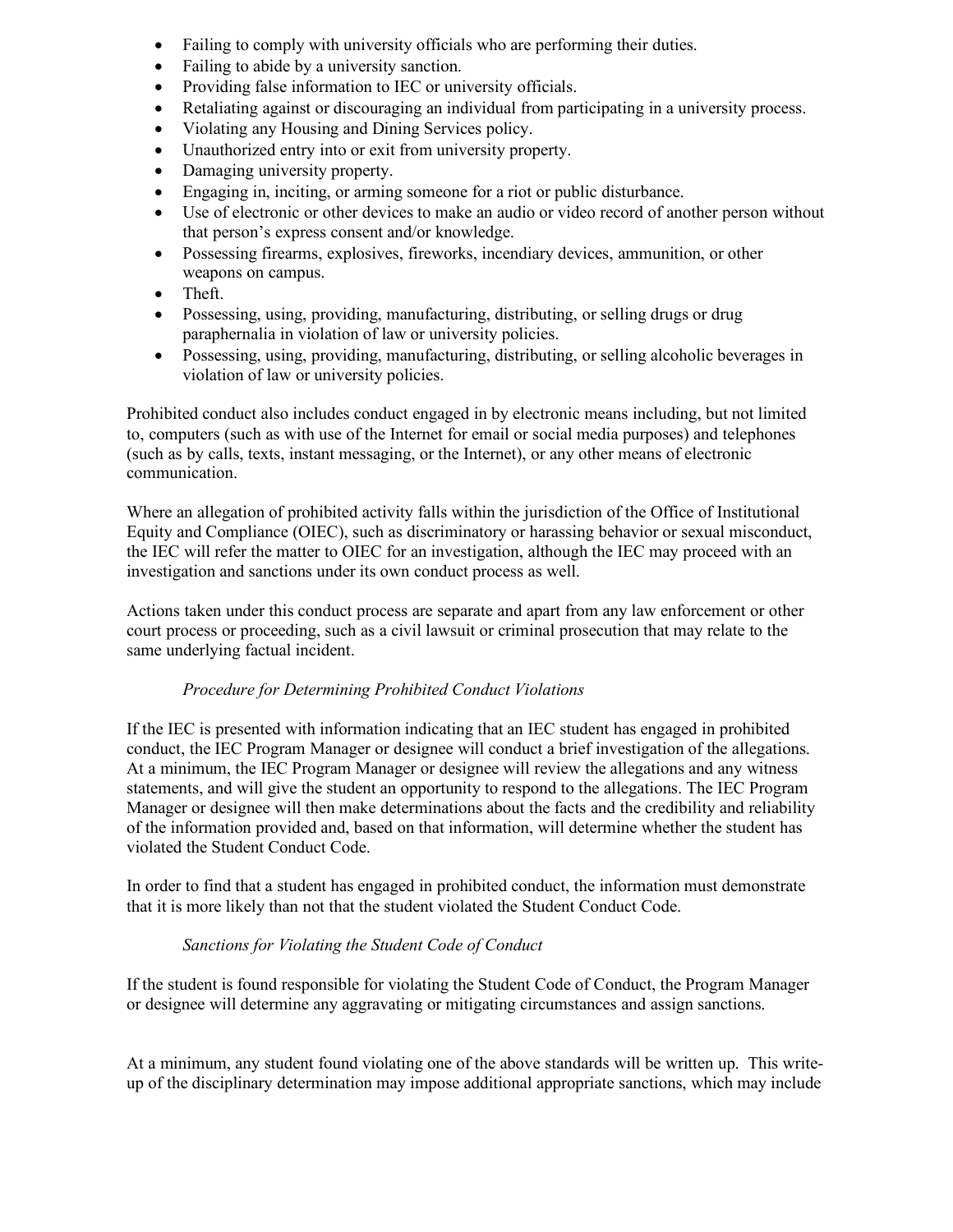suspension of participation in IEC activities or, in cases of serious misconduct, dismissal from the IEC program. A copy of this write-up will be placed in the student's academic file. The student's parents/guardians will be notified. If the student is sponsored, the sponsor will also be notified.

The IEC reserves the right to dismiss any student who violates any of the Student Code of Conduct standards. In the event that a student is dismissed from the program, the parents or guardians are responsible for all additional expenses incurred above those of the regular program costs, including but not limited to additional transportation costs for the return flight. In the case of early dismissal for disciplinary reasons, IEC will not reimburse program costs.

The student has the right to appeal the sanction by completing an online International English Center Appeal Form and submitting it to the IEC Director or designee. The student should submit the appeal within (24) hours of receiving the disciplinary letter. The Director or designee will promptly issue a written decision, which decision shall be final.

## *Parental Responsibility*

The IEC does not act in the capacity of in loco parentis (i.e. in the place of a parent) with respect to EducationUSA Academy students. The students' parents or guardians retain their rights and obligations and are expected to maintain regular contact with the students by telephone, email, or other applications.

*Adapted from: Student Conduct Code Policies & Procedures 2016-2017, Office of Student Conduct, University of Colorado Boulder. Effective 8/8/2016.*

## **II. Student Honor Code**

Honor is about academic integrity, moral and ethical conduct, and pride of membership in a community that values academic achievement and individual responsibility. Cultivating honor lays the foundation for lifelong integrity, developing in each of us the courage and insight to make difficult choices and accept responsibility for actions and their consequences, even at personal cost.

As citizens of an academic community of trust, CU Boulder students do not lie or cheat whether they are on campus or acting as representatives of the university in surrounding communities. Neither should they suffer by the dishonest acts of others.

All EducationUSA Academy students are responsible for knowing and adhering to the academic integrity policy. Violations of this policy may include: cheating, plagiarism, aid of academic dishonesty, fabrication, lying, bribery, and threatening behavior. All incidents of alleged academic misconduct shall be reported to the Assistant Director for Student Services and Program Development.

The IEC will follow the same investigative and disciplinary procedures where students have allegedly violated the Honor Code as for violations of the Student Code of Conduct. Regardless of whether the IEC Director or designee imposes a non-academic sanction for an Honor Code violation, the faculty member teaching the course may impose additional academic sanctions for the same misconduct.

*Adapted from: http://honorcode.colorado.edu, Honor Code Office, University of Colorado Boulder.* 

#### **Certification and Signature**